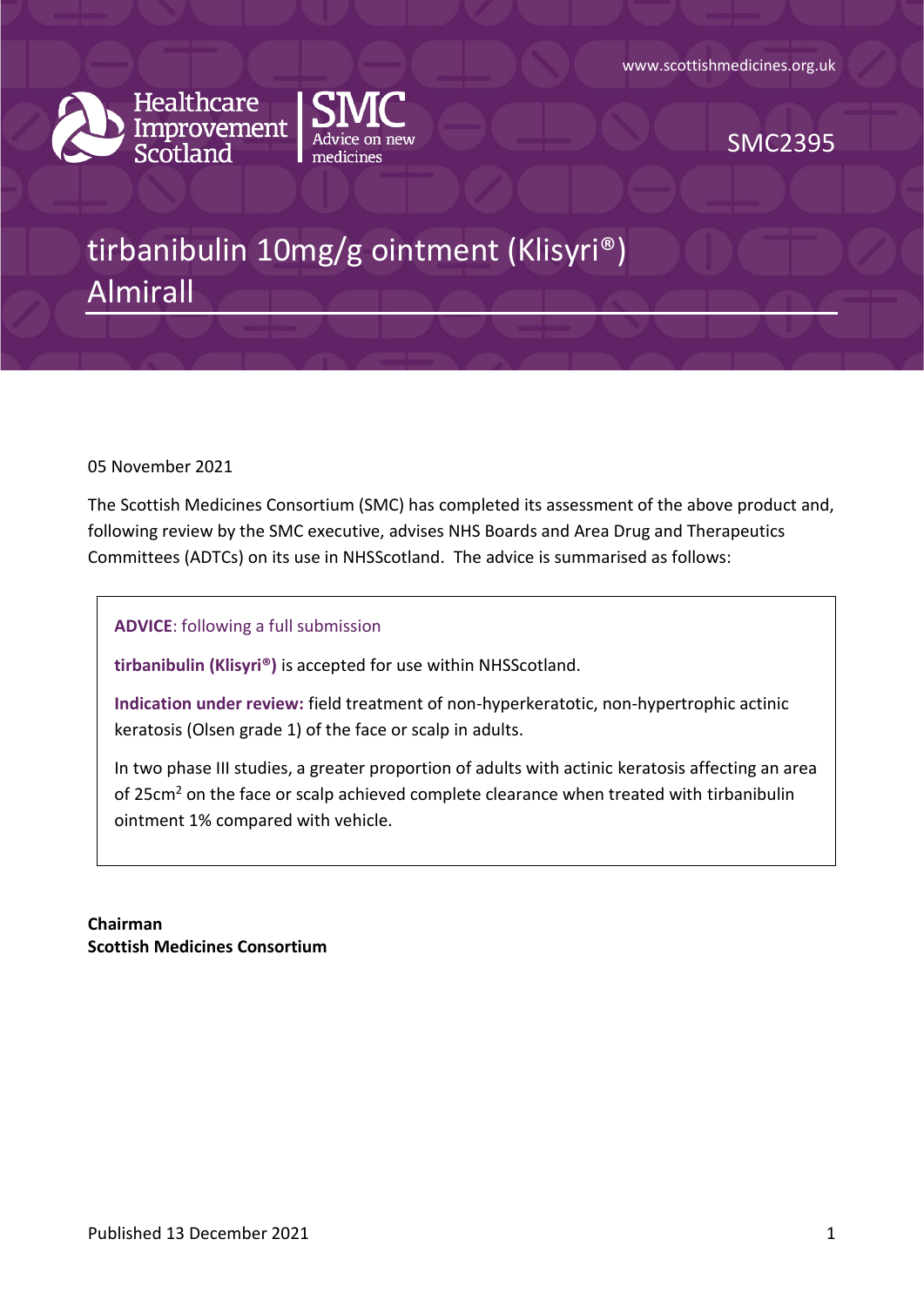#### Indication

Field treatment of non-hyperkeratotic, non-hypertrophic actinic keratosis (Olsen grade 1) of the face or scalp in adults.<sup>1</sup>

### Dosing Information

Tirbanibulin ointment should be applied to the affected field on the face or scalp once daily for one treatment cycle of 5 consecutive days. A thin layer of ointment should be applied to cover the treatment field of up to  $25cm^2$ . The ointment should be applied at approximately the same time each day. Tirbanibulin 10mg/g ointment is provided in sachets containing 2.5mg of tirbanibulin in 250mg ointment for single use only.

Tirbanibulin ointment should not be applied until the skin is healed from treatment with any previous medicinal product, procedure or surgical treatment and should not be applied to open wounds or broken skin.

Therapeutic effect can be assessed approximately 8 weeks after treatment starts. If the treated area does not show complete clearance at the follow-up examination, about 8 weeks after the treatment cycle started or thereafter, the treatment should be re-evaluated and management re-considered.

No clinical data on treatment for more than one treatment course of 5 consecutive days are available. If recurrence occurs, or new lesions develop within the treatment area, other treatment options should be considered. Treatment should be initiated and monitored by a physician.<sup>1</sup>

#### Product availability date

September 2021

## Summary of evidence on comparative efficacy

By binding to tubulin directly, tirbanibulin disrupts microtubules, which induces cell cycle arrest and apoptotic death of proliferating cells. It is also associated with disruption of Src tyrosine kinase signalling.<sup>1</sup>

The key evidence supporting the efficacy and safety of tirbanibulin comes from KX01-AK-003 and KX01-AK-004, which were two identical, multicentre, randomised, double-blind, parallel group, phase III studies. Eligible patients were adults with four to eight clinically typical, visible, and discrete actinic keratosis (AK) lesions on the face or scalp within a contiguous area measuring 25cm<sup>2</sup>. They had good general health and were willing to avoid excessive sunlight or ultraviolet light exposure to the face or scalp.<sup>2, 3</sup>

In each study, 351 patients were randomised equally to receive tirbanibulin ointment 1% or vehicle ointment, self-applied to treatment area once daily for 5 consecutive days. Patients were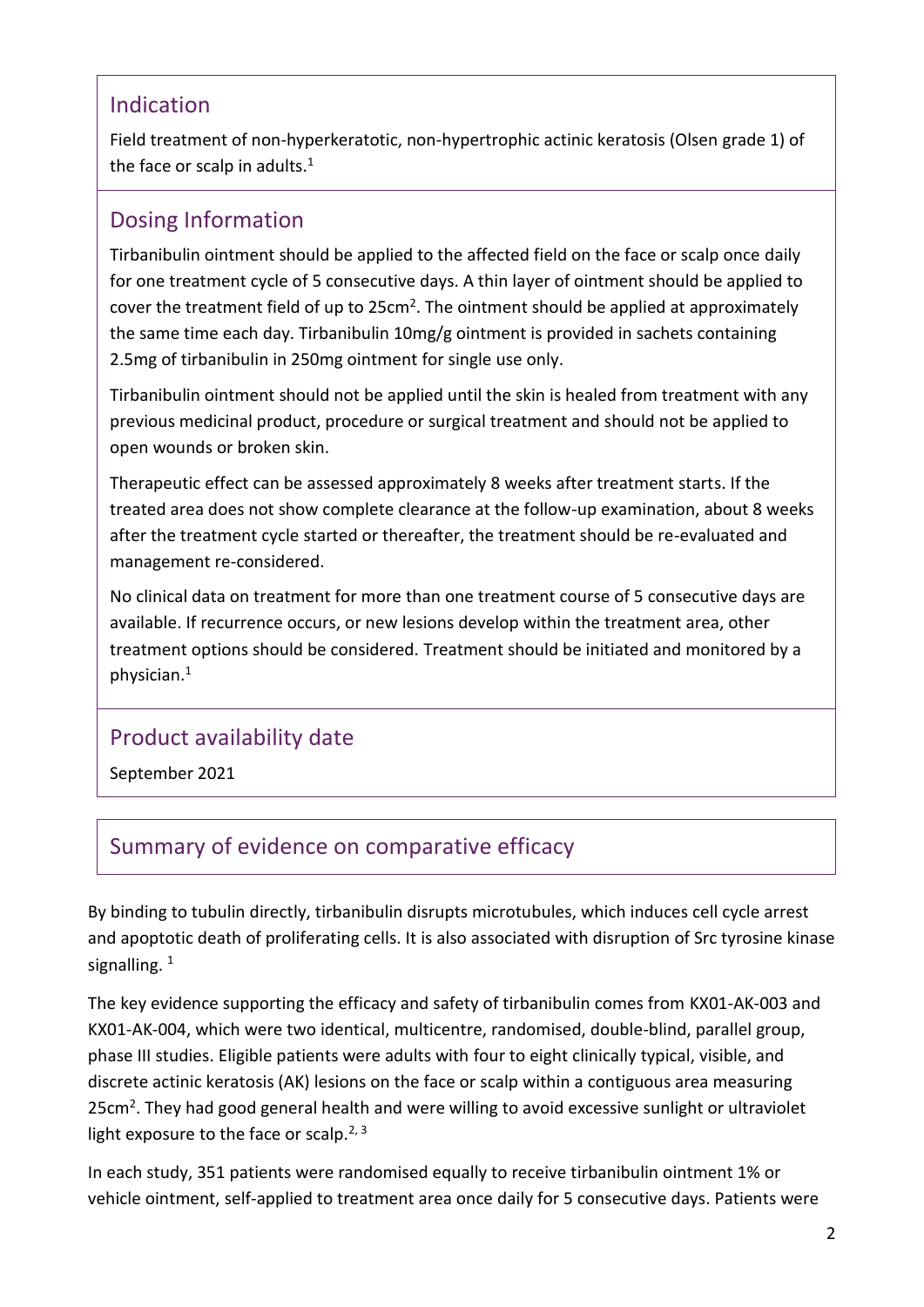prohibited from applying any topical products to the treatment area, including moisturizers or sunscreen up to day 57, unless prescribed by the investigator for the management of local skin reactions, or any treatment for AK lesions, other than the study drug.<sup>2, 3</sup>

The primary efficacy outcome was the complete (100%) clearance rate of AK lesions, defined as the proportion of patients at day 57 with no clinically visible AK lesions in the treatment area. The key secondary outcome was partial clearance rate of AK lesions, defined as the proportion of patients at day 57 with ≥75% reduction in the number of AK lesions identified at baseline in the treatment area. See results in Table 1.  $2,3$ 

| Table 1: Primary and key secondary outcomes of KX01-AK-003 and KX01-AK-004 studies (ITT |
|-----------------------------------------------------------------------------------------|
| population) $2,3$                                                                       |

|                                                                                                                 | <b>KX01-AK-003 study</b> |         |          | KX01-AK-004 study   |         |          |  |
|-----------------------------------------------------------------------------------------------------------------|--------------------------|---------|----------|---------------------|---------|----------|--|
|                                                                                                                 | <b>Tirbanibulin</b>      | Vehicle | P-value  | <b>Tirbanibulin</b> | Vehicle | P-value  |  |
| $(n=175)$<br>$(n=176)$<br>$(n=178)$<br>$(n=173)$<br>Complete clearance rate of AK lesions in the treatment area |                          |         |          |                     |         |          |  |
| Overall, %                                                                                                      | 44%                      | 5%      | < 0.0001 | 54%                 | 13%     | < 0.0001 |  |
| Face, %                                                                                                         | 50%                      | 6%      |          | 61%                 | 14%     |          |  |
| Scalp, %                                                                                                        | 30%                      | 2%      |          | 41%                 | 11%     |          |  |
| Partial clearance rate of AK lesions in the treatment area                                                      |                          |         |          |                     |         |          |  |
| Overall, %                                                                                                      | 68%                      | 16%     | < 0.0001 | 76%                 | 20%     | < 0.0001 |  |
| Face, %                                                                                                         | 76%                      | 19%     |          | 80%                 | 22%     |          |  |
| Scalp, %                                                                                                        | 52%                      | 11%     |          | 69%                 | 15%     |          |  |

Abbreviations: AK, actinic keratosis; ITT, intention-to-treat.

The submitting company conducted a Bayesian network meta-analysis (NMA) to compare the efficacy of tirbanibulin ointment with other therapies used to treat AK. These included topical therapies (diclofenac 3%; 5-fluorouracil 5%; 5-fluorouracil 0.5% with salicylic acid 10%) in the primary analysis, which assessed complete clearance after one course of treatment. Comparators including photodynamic therapy (plus methyl aminolevulinate or 5-aminolevulinic acid), cryotherapy, imiquimod 5% and 3.75% and the above topical therapies were assessed in a secondary analysis that could include multiple treatment courses. The results of the primary analysis indicated that tirbanibulin had similar efficacy to 5-fluorouracil 5% and 5-fluorouracil 0.5% with salicylic acid 10%. Tirbanibulin's credible intervals overlapped with each treatment, although tirbanibulin had a lower point estimate than 5-fluorouracil 5%, and higher point estimate than 5 fluorouracil 0.5% with salicylic acid 10%. Tirbanibulin was otherwise more effective than diclofenac 3% (higher point estimate and credible intervals did not overlap). In the secondary analysis, credible intervals overlapped for all comparators (including 5-fluorouracil 5%, 5 fluorouracil 0.5% with salicylic acid 10% and imiquimod 3.75% and 5%), except for diclofenac 3%, which was consistent with the primary analysis.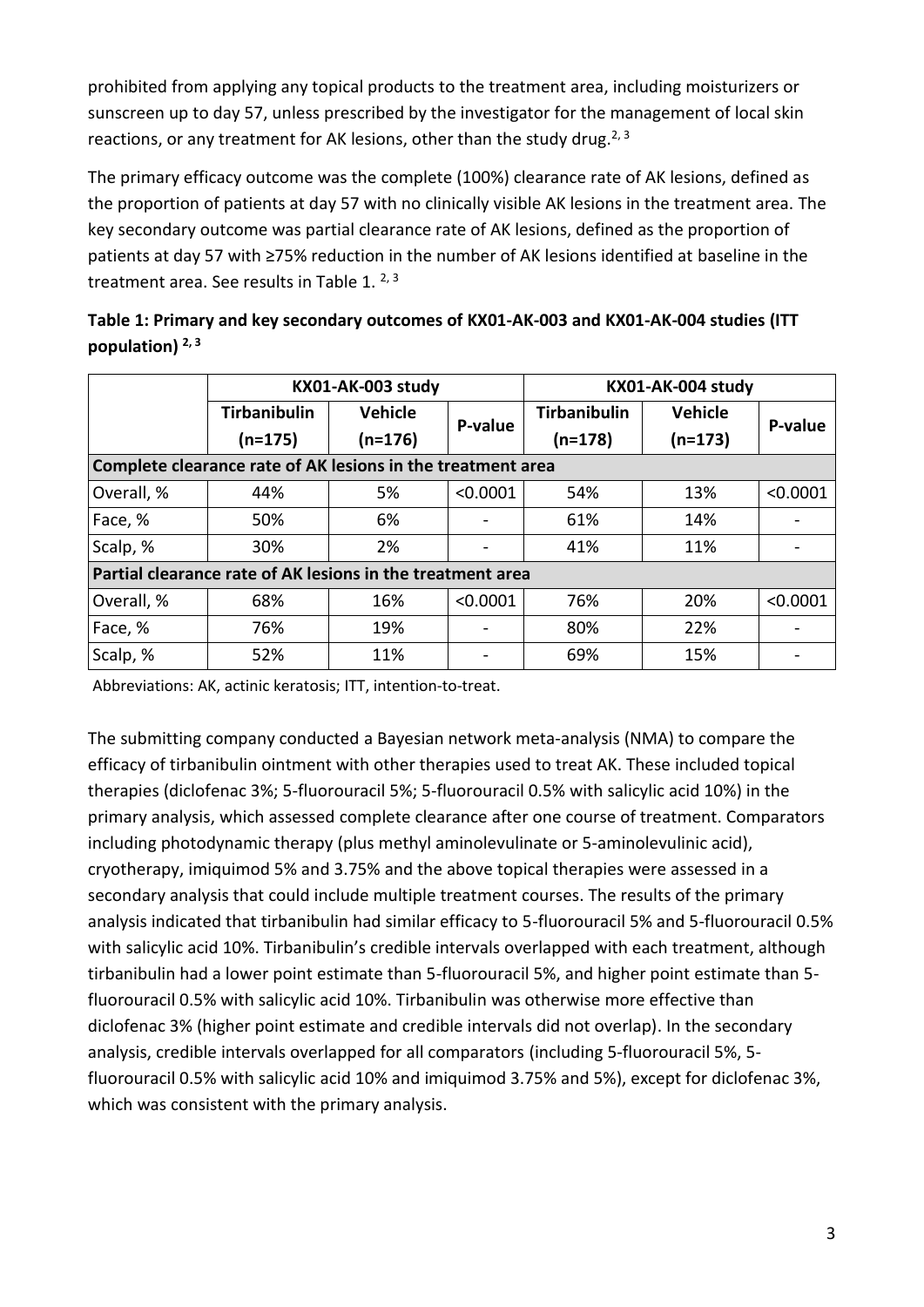#### Summary of evidence on comparative safety

Tirbanibulin 1% ointment had a tolerable safety profile; most adverse events (AEs) were mild to moderate in severity, and reversible. In the pooled KX01-AK-003 and KX01-AK-004 studies, at day 57, any treatment-emergent AE was reported by 35% (124/353) of patients in the tirbanibulin group and 36% (124/349) in the control group respectively, of which 0.3% (1/353) and 1.7% (6/349) were serious. The most frequently reported treatment-emergent AEs of any grade with an incidence >2% in the tirbanibulin versus the control group were: application-site pain (9.9% versus 3.2%), application-site pruritus (9.1% versus 6.0%), upper respiratory tract infection (3.7% versus 4.9%), viral upper respiratory tract infection (3.1% versus 2.6%), skin abrasion (2.0% versus  $2.3\%$ ).  $2.3\%$ 

#### Summary of clinical effectiveness issues

Actinic keratosis is an ultraviolet light induced precancerous skin condition, occurring predominantly on the face, scalp, arms, and legs. It is common in older, fair-skinned people with a history of prolonged exposure to ultraviolet light, and is more frequently observed in men. If left untreated, AK has a low risk of progressing to invasive cutaneous squamous-cell carcinoma. Actinic keratosis lesions are manifest as ill-defined reddish to reddish-brown scaly lesions on erythematous base in areas damaged severely by sunlight. Current treatment options for AK include surgical destruction of the lesions (by cryosurgery or curettage with or without electrosurgery), photodynamic therapy and medical therapy. The appropriate treatment is generally chosen based on the number of lesions present and therapy may be broadly categorised as either lesion-directed (with cryosurgery) or field-directed (with topical products) or a combination of both. Field directed therapy is ideally suited to address multiple lesions and in particular in field cancerisation.<sup>2, 3</sup> Topical therapies include diclofenac (sometimes in combination with salicylic acid), 5-fluorouracil (alone or in combination with salicylic acid) and imiquimod. Tirbanibulin is a first in class treatment for field treatment of non-hyperkeratotic, nonhypertrophic AK (Olsen grade 1) of the face or scalp in adults.

In two identical clinical studies (KX01-AK-003 and KX01-AK-004), a significantly greater proportion of adults with AK lesions within a contiguous area of  $25 \text{cm}^2$  on either the face or scalp (containing four to eight clinically typical, visible, and discrete AK lesions) achieved complete clearance when treated with tirbanibulin 1% ointment compared with vehicle.

Study investigators may have been unblinded to treatment allocation due to the occurrence of local skin reactions. In addition, the study duration was short for a chronic condition, and limited longer term sustained efficacy and safety data are available. There is no evidence on retreatment with tirbanibulin in patients who have a recurrence of AK lesions.<sup>2</sup>

There is no direct evidence comparing tirbanibulin with relevant comparators and the submitting company therefore conducted a Bayesian NMA. There was considerable clinical and methodological heterogeneity in the included studies with respect to baseline severity of AK,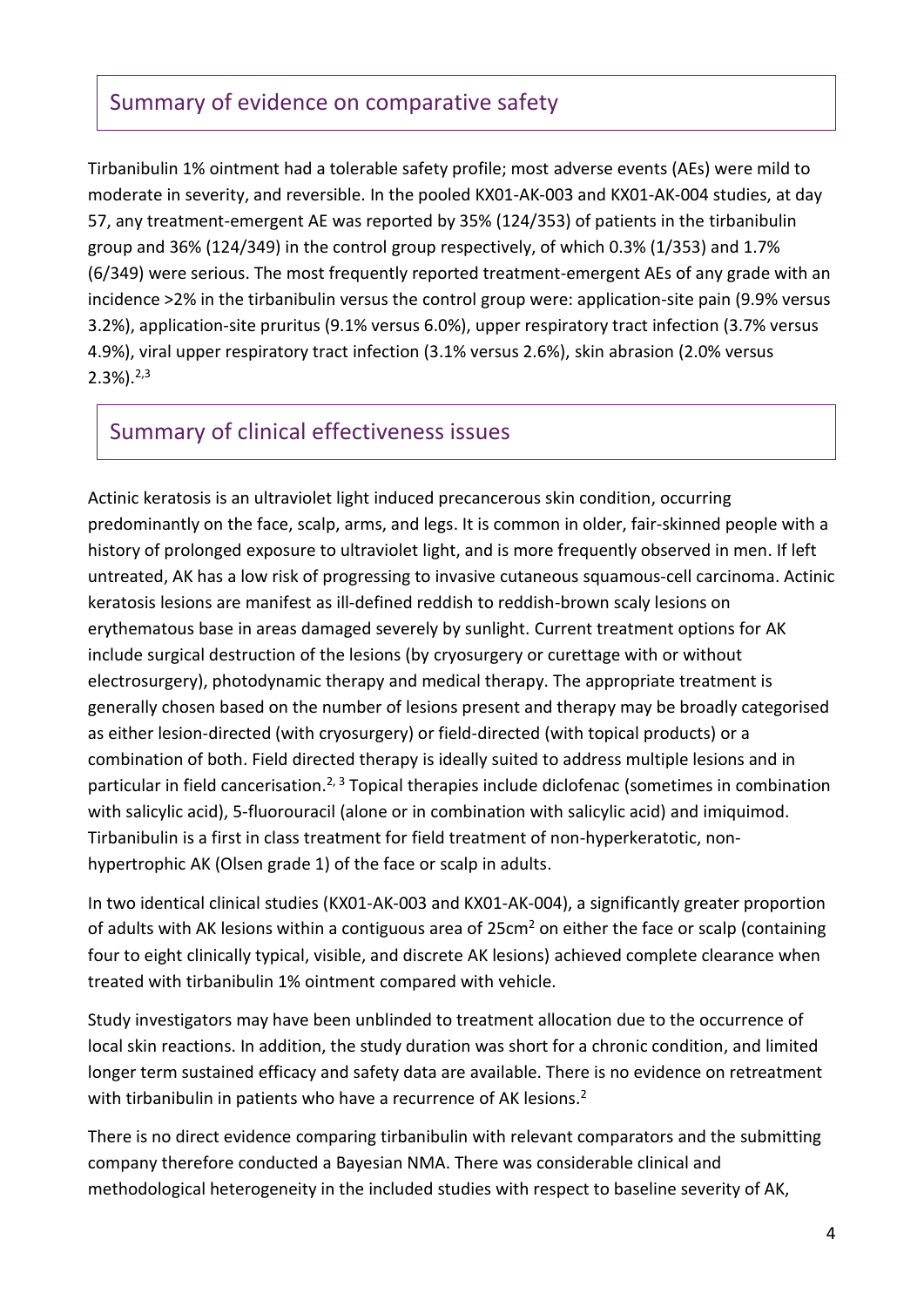study duration and definition of study outcomes, which leads to uncertainty in the validity of the results and credible intervals were wide. Other outcomes such as lesion count reduction, disease recurrence rates and safety were not assessed in the NMA. Despite these limitations, the company's conclusion that tirbanibulin ointment has similar efficacy to 5-flourouracil 5% and 5 fluorouracil 0.5% with salicylic acid 10%, and is more effective than diclofenac 3%, seems reasonable.

Clinical experts consulted by SMC considered that tirbanibulin is a therapeutic advancement due to the shorter treatment period compared with other topical therapies.

## Summary of comparative health economic evidence

The submitting company presented a cost-utility analysis evaluating tirbanibulin ointment (Klisyri®) for the field treatment of non-hyperkeratotic, non-hypertrophic AK (Olsen grade 1) of the face or scalp in adults. Comparisons were provided versus diclofenac 3% gel, imiquimod 3.75% (Zyclara®) cream, imiquimod 5% cream, 5-fluorouracil 5% (Efudix®) cream, and 5-fluorouracil 0.5% with salicylic acid 10% (Actikerall®) solution. The company excluded cryotherapy and photodynamic therapy from the analysis following feedback from clinical experts that these treatments were not widely used in Scottish clinical practice.

A cohort-based decision-tree model over a 1-year time horizon was developed. Patients were assumed to receive treatment upon entry to the model before transitioning through a series of decision nodes; at the first set of nodes, patients were assumed to have complete clearance of AK ('successful treatment') or have incomplete clearance ('unsuccessful treatment'). At the second (and final) set of nodes, patients could either experience a severe local skin reaction or not. For patients for whom treatment was successful, it was assumed that complete clearance occurs at the time point of the maximum treatment effect as measured in the relevant clinical studies, and that there was no recurrence of the disease for the remainder of the model time horizon. Patients for whom treatment was unsuccessful were also assumed to cease treatment at the end of the recommended treatment duration but retain clinically visible lesions for the remainder for the time horizon.

The clinical evidence used in the economic evaluation is a combination of estimates derived from a Bayesian NMA conducted by the company and various clinical studies for individual comparators; specifically, the Bayesian NMA was used to inform the relative effectiveness of each medicine at achieving complete clearance of lesions while medicine-specific clinical studies were used to inform the time to maximum treatment effect and probability of experiencing a severe local skin reaction.

The health state utility values used to capture the impact of AK on patients' health-related qualityof-life (HRQoL) were identified via a systematic literature review. This identified one relevant publication by Chen et al that outlined a catalogue of utility values for a variety of skin diseases.<sup>7</sup> A group of nine patients with AK participated in a time trade-off exercise to help estimate the HRQoL impact of their condition; this exercise estimated an average health state utility value of 0.981 for a patient with AK (assuming a utility value of 1.0 for no AK). Baseline characteristics of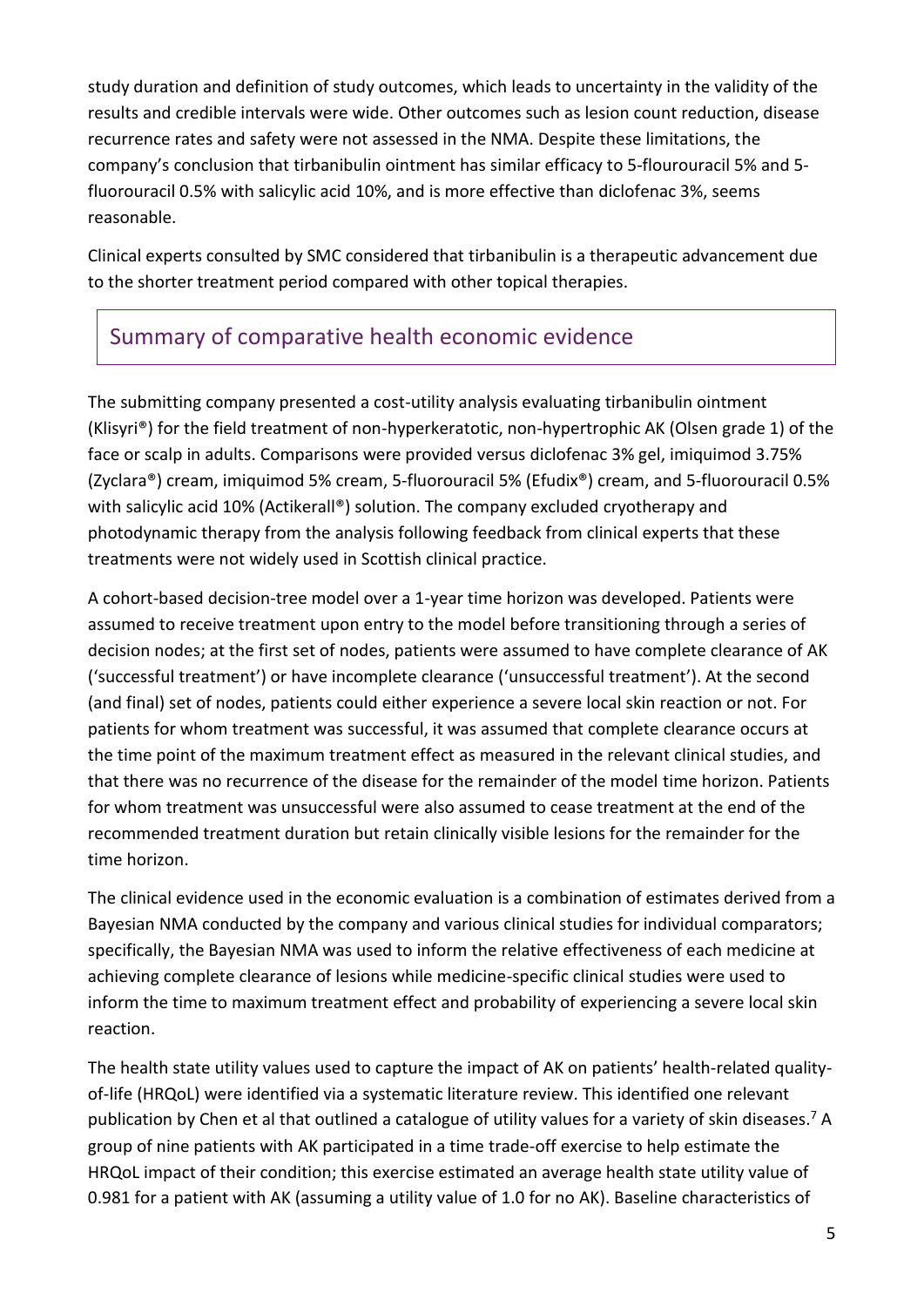patients in the Phase 3 tirbanibulin studies (average age: 70 years; gender: 13% female) were used alongside previously estimated UK population factors to adjust for age and gender HRQoL effects over a patient's life. In addition, the disutility associated with a severe local skin reaction was set equal to the value estimated for patients experiencing pruritus and related conditions (0.085) in Chen et al.

Medicines acquisition costs were included for tirbanibulin and comparators, and the dose and duration of each treatment was assumed to be consistent with that stated in the relevant summary of product characteristics. Other non-medicines healthcare costs estimated included disease and adverse event management costs. The quantities of non-medicines resource use included in the analysis were based entirely on clinical expert opinion.

The base-case cost-utility results versus each comparator are presented in Table 2 and imply that tirbanibulin is a 'dominant' treatment strategy (that it's less costly and more effective) than all comparators except 5-fluorouracil 0.5% with salicylic acid 10% where tirbanibulin is estimated to be marginally more expensive but also more effective - this is encapsulated in an incremental costeffectiveness ratio of £2,946 per QALY. Disaggregated analyses provided by the company indicate that tirbanibulin's acquisition cost is less than diclofenac 3% gel and 5-fluorouracil 0.5% with salicylic acid 10% but more expensive than all other comparators considered. In addition, these analyses also showed that the majority of cost savings associated with tirbanibulin stem from an assumption of reduced healthcare resource use (for example up to 95% for the comparison versus imiquimod 5% cream) due to a higher proportion of patients initiating treatment in primary rather than secondary care therefore forgoing the need for an appointment with a consultant dermatologist.

| Comparator               | <b>Incremental costs</b> | <b>ICER (£ per QALY)</b> |  |
|--------------------------|--------------------------|--------------------------|--|
| Diclofenac 3%            | $-£31.35$                | Dominant                 |  |
| Imiquimod 3.75%          | $-E88.61$                | Dominant                 |  |
| Imiquimod 5%             | $-£76.17$                | Dominant                 |  |
| 5-fluorouracil 5%        | -£92.84                  | Dominant                 |  |
| 5-fluorouracil 0.5% with | £11.91                   | 2,946                    |  |
| salicylic acid 10%       |                          |                          |  |

#### **Table 2: Base-case cost utility results**

Abbreviations: QALY, quality-adjusted life-year, ICER, incremental cost-effectiveness ratio

Given the size of the estimated incremental quality-adjusted life-years in the company's base-case results, the committee felt it more appropriate to view the decision problem as a costminimisation analysis; therefore, additional analyses were requested from the company. The basecase cost-minimisation results plus sensitivity analyses are shown in Table 3. These results help quantify the impact of assuming equal proportions of treatment initiation in primary versus secondary care, as well as providing a comparison versus photodynamic therapy among other scenarios.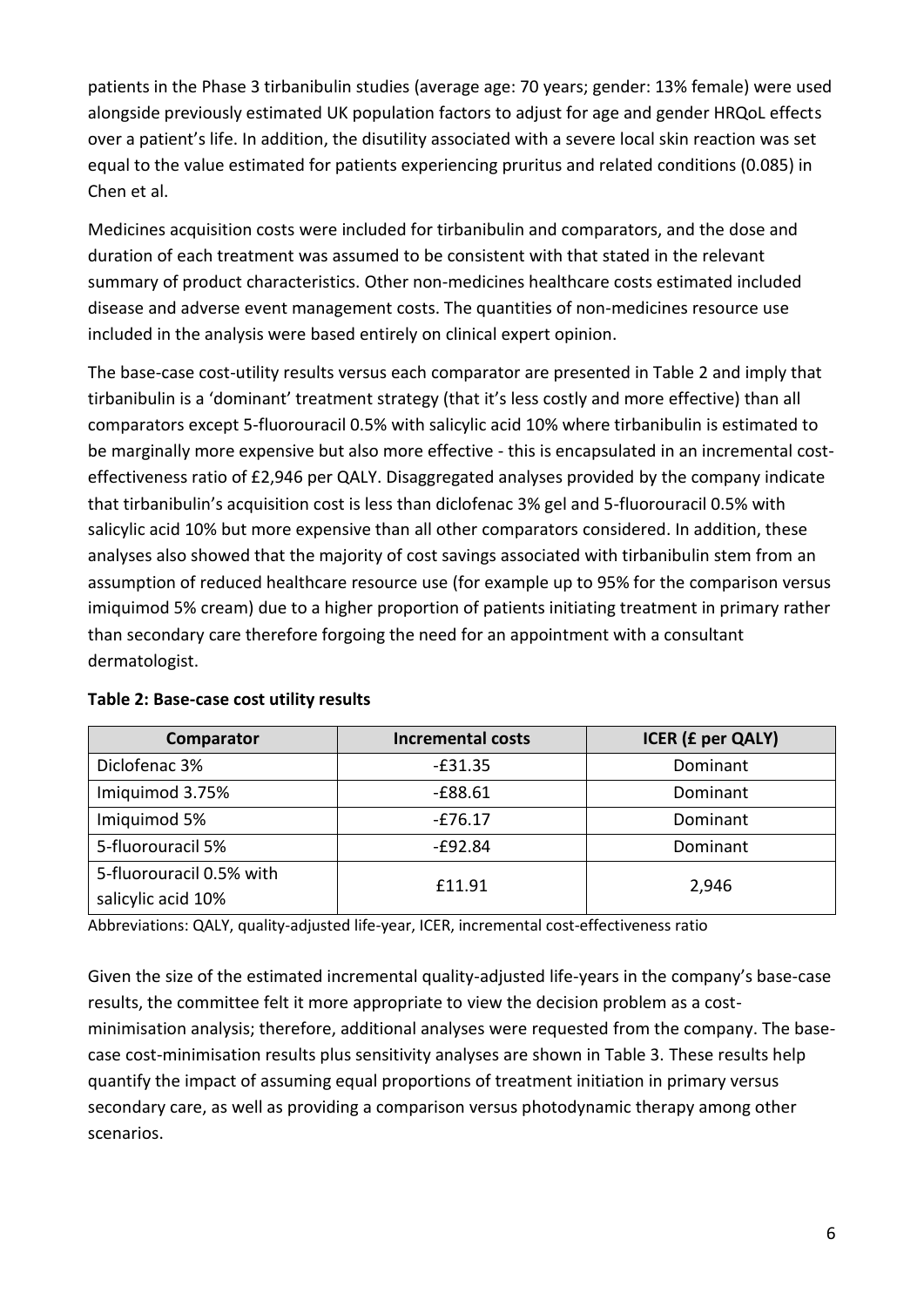|                 |                                                                                                  | <b>Incremental costs</b> |                    |                 |                      |                                                      |  |
|-----------------|--------------------------------------------------------------------------------------------------|--------------------------|--------------------|-----------------|----------------------|------------------------------------------------------|--|
| <b>Scenario</b> | <b>Description</b>                                                                               | <b>Diclofenac</b><br>3%  | Imiquimod<br>3.75% | Imiquimod<br>5% | 5-fluorouracil<br>5% | 5-fluorouracil<br>0.5% with<br>salicylic acid<br>10% |  |
| $\mathbf 0$     | Base-case                                                                                        | $-E31.35$                | $-£81.61$          | $-£76.17$       | $-£92.84$            | £11.91                                               |  |
| $\mathbf{1}$    | Equal<br>proportions of<br>patients initiate<br>treatment in<br>primary versus<br>secondary care | $-E31.35$                | $-60.42$           | £12.01          | £12.98               | $-E23.36$                                            |  |
| $\overline{2}$  | Equal incidence<br>of severe local<br>skin reactions                                             | $-£31.13$                | $-E83.94$          | $-E71.90$       | $-E79.72$            | £17.67                                               |  |
| 3               | Equal time to<br>maximum<br>treatment<br>effect                                                  | $-£31.35$                | $-£88.60$          | $-£76.17$       | $-£92.84$            | £11.91                                               |  |
| $\overline{4}$  | Equal<br>probability of<br>complete<br>clearance                                                 | $-£14.00$                | $-£88.60$          | $-E76.17$       | $-£92.84$            | £11.91                                               |  |
| 5               | Scenarios 1, 2, 3<br>and 4 combined                                                              | $-E13.78$                | £4.25              | £16.29          | £26.10               | $-£17.60$                                            |  |
| 6               | Comparator:<br>photodynamic<br>therapy                                                           |                          |                    | $-E203.31$      |                      |                                                      |  |

Note: a negative incremental costs figure indicates cost savings associated with tirbanibulin

A number of limitations of the economic evaluation were identified such as the following:

- The vast majority of cost savings predicted from tirbanibulin stem from a reduction in health care resource use due to a greater number of patients initiating treatment in primary rather than secondary care. These assumptions have been entirely based on clinical expert opinion and there does not appear to be any other data to validate these assumptions. SMC clinical experts were asked to provide their opinion on the reasonableness of the company's assumptions which provided reassurance to the committee when considering a situation in the long-term once clinicians are familiar with this treatment.
- The company had originally excluded photodynamic therapy as a comparator from the analysis but this treatment was mentioned by SMC clinical experts as a potential comparator. The company provided a comparison versus photodynamic therapy upon request, which indicated that tirbanibulin was cost saving versus this comparator.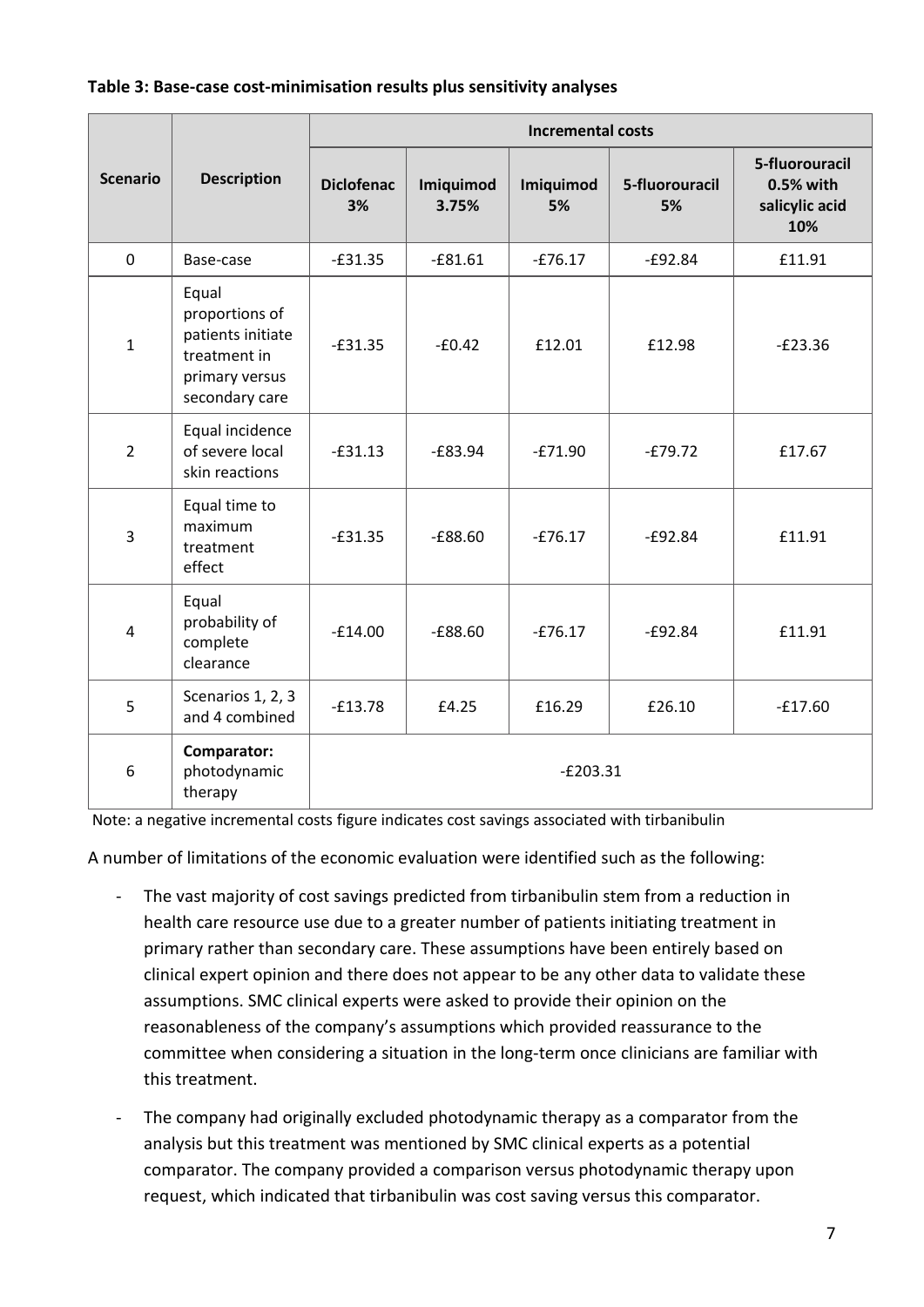- No data were available to inform the relative effectiveness of tirbanibulin versus any comparator given the vehicle control design of the key clinical studies for this treatment. A Bayesian NMA was therefore carried out to estimate relative effectiveness across all comparators. The width of the credible intervals for achieving complete clearance of AK lesions is large for the majority of comparators, indicating uncertainty in their estimation; if comparator treatments are more effective than tirbanibulin then the economic results will not account for this.
- The methods used to derive the health state utility values associated with having AK were non-standard and inconsistent with the preferred approach for submissions to SMC; however, a comparison of the estimated utility gain following complete clearance with other available estimates suggests that the values used by the company are reasonable. Furthermore, given the committee preference for a cost-minimisation analysis, this limitation was of lesser importance.

Despite the limitations outlined above, the economic case was demonstrated.

#### Summary of patient and carer involvement

The following information reflects the views of the specified Patient Group.

- We received a patient group submission from MASScot Melanoma Action and Support Scotland, which is a Scottish Charitable Incorporated Organisation.
- MASScot has not received any pharmaceutical company funding in the past two years.
- Actinic keratosis is a common sun-induced precancerous condition. As such, it arises on exposed skin. It can coalesce creating a large patch of inflamed and weeping unsightly skin. It can also present as a pink/red smooth intensely itchy macule. If neglected there is the possibility of squamous cell cancer arising. Actinic keratosis can be embarrassing as it is unsightly. It can also be irritating with itch and weeping and lead to difficulties concentrating. Where there is a history of skin cancer, it can also create anxiety.
- There are other topical treatments available for actinic keratosis but they have a longer treatment period. They also produce redness and irritation, which makes some fear that it is making things worse. Freezing too creates a sore red blistering area.
- Five consecutive days of application with tirbanibulin may be adhered to, whereas a medicine with a longer treatment period may not. The benefit of a shorter course of treatment and hopefully a shorter time to healing would be welcomed.

#### Additional information: guidelines and protocols

British Association of Dermatologists (BAD) published in 2017: 'British Association of Dermatologists' guidelines for the care of patients with actinic keratosis 2017'. For patients with non-hypertrophic AK (Olsen grade 1) of the face or scalp these guidelines recommend indicate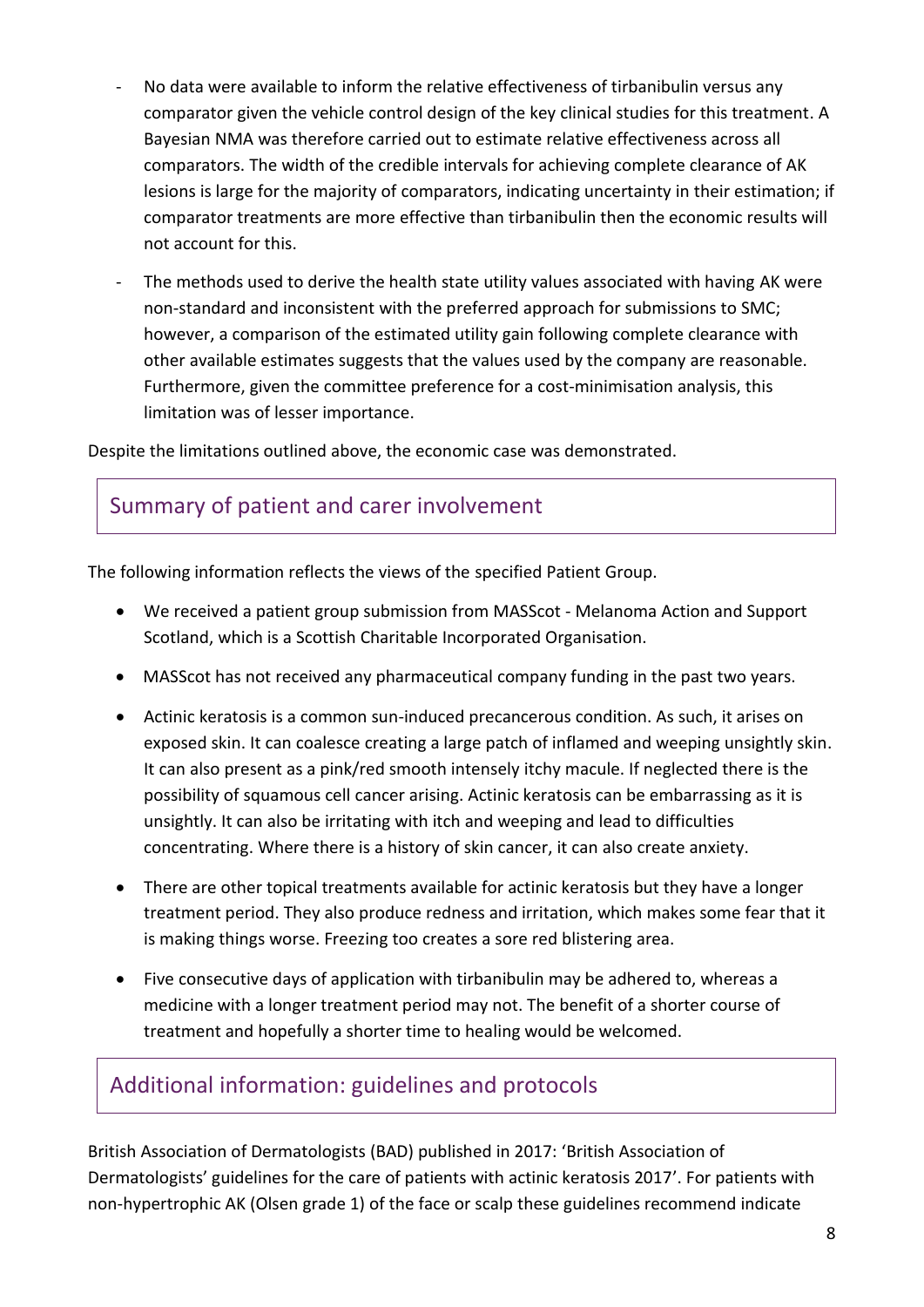that active topical therapy is suited to use in primary and secondary care as lesion- and field-based treatment. Recommended topical treatments include: emollient and sunscreen with advice on sun protection; 5-fluorouracil cream; 5- fluorouracil 0.5% in 10% salicylic acid; imiquimod 5% or 3.75% cream; diclofenac 3% in a 2.5% hyaluronic gel and ingenol mebutate cream (not authorised anymore). Non-topical treatment recommendations include: cryosurgery; methyl aminolaevulinate photodynamic therapy (MAL-PDT).<sup>4</sup>

The Primary Care Dermatology Society published in 2020: 'Actinic (Solar) Keratosis primary care treatment pathway'. For patients with grade 1 AK, these guidelines recommend: 5- fluorouracil cream; 5- fluorouracil 0.5% in 10% salicylic acid; imiquimod 5% and photodynamic therapy. For patients with larger areas of field change, 3% diclofenac gel and imiquimod 3.75% cream are also recommended. <sup>5</sup>

The European Academy of Dermatology and Venereology (EADV) published in 2014 'Management of actinic keratosis: a practical report and treatment algorithm from AKTeamTM expert clinicians'. Topical treatments recommended include: 5- fluorouracil cream; 3% diclofenac sodium; imiquimod 5% and 150μg/g and 500μg/g ingenol mebutate. Non topical treatments recommended include: cryosurgery, curettage and photodynamic therapy.<sup>6</sup>

## Additional information: comparators

Diclofenac 3%, 5-fluorouracil 5%, imiquimod 3.75% and 5%, 5-fluorouracil 0.5% with salicylic acid 10%, photodynamic therapy.

## Additional information: list price of medicine under review

| <b>Medicine</b>                           | Dose Regimen                                                                                   | Cost per 5-day cycle $(E)$ |
|-------------------------------------------|------------------------------------------------------------------------------------------------|----------------------------|
| <b>Tirbanibulin</b><br>10mg/g<br>ointment | Application to the affected field once daily for<br>one treatment cycle of 5 consecutive days. | £59                        |

*Costs from company submission. Costs for five sachets calculated using the full cost of sachets assuming wastage.* 

# Additional information: budget impact

SMC is unable to publish the estimated number of eligible patients or budget impact due to commercial in confidence issues. A budget impact template is provided in confidence to NHS health boards to enable them to estimate the predicted budget impact.

*[Other data were also assessed but remain confidential.\\*](https://www.scottishmedicines.org.uk/media/3572/20180710-release-of-company-data.pdf)*